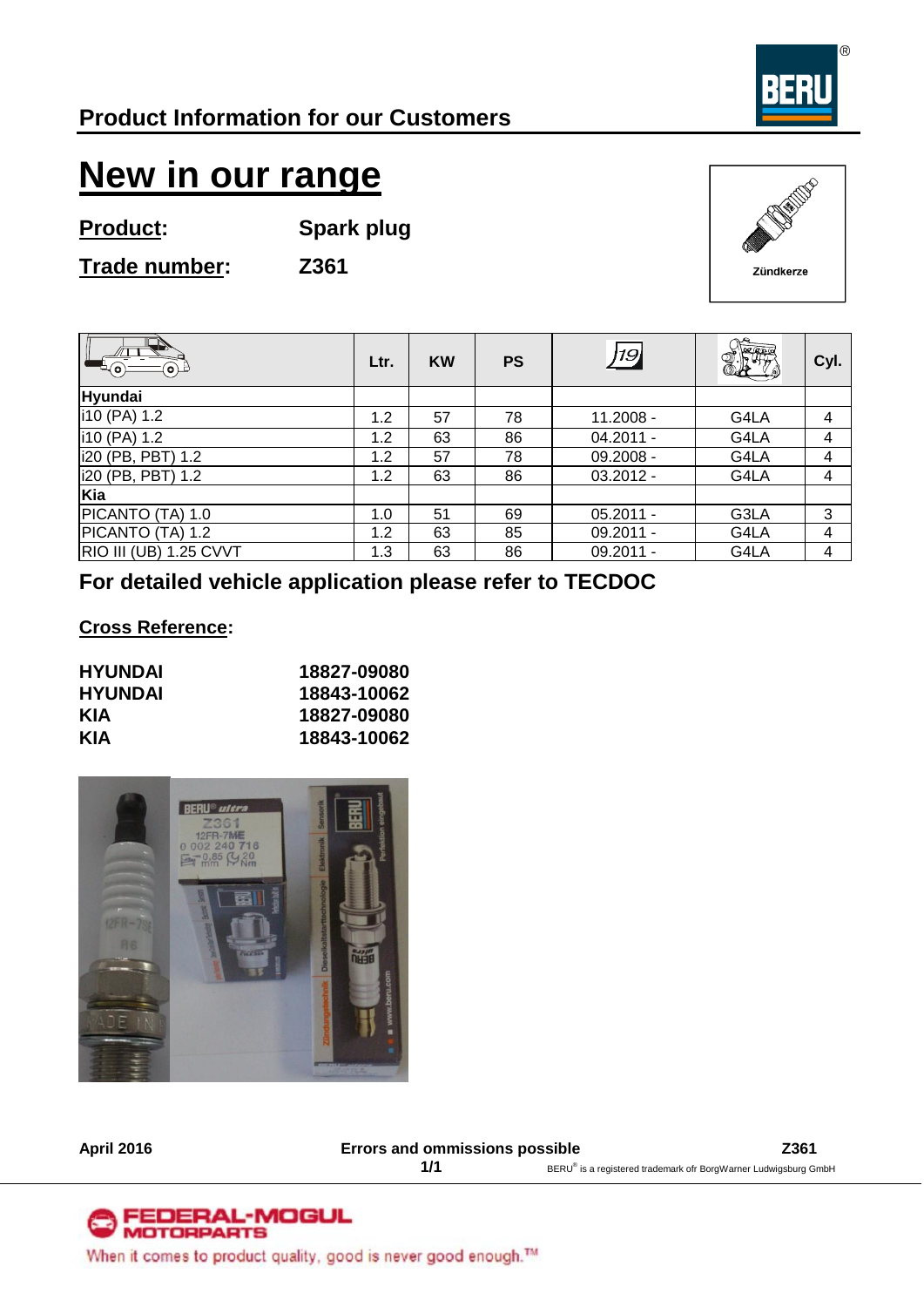

## **New in our range**

**Product: Spark plug**

**Trade number: Z362**

Zündkerze

| Q<br>$\sqrt{1}$<br>$\mathbb{L}_{(\mathsf{o})}$<br>$\oplus$ | Ltr. | <b>KW</b>       | <b>PS</b>        | 19                  | $\sqrt{\frac{1}{1 + \frac{1}{1 + \frac{1}{1 + \frac{1}{1 + \frac{1}{1 + \frac{1}{1 + \frac{1}{1 + \frac{1}{1 + \frac{1}{1 + \frac{1}{1 + \frac{1}{1 + \frac{1}{1 + \frac{1}{1 + \frac{1}{1 + \frac{1}{1 + \frac{1}{1 + \frac{1}{1 + \frac{1}{1 + \frac{1}{1 + \frac{1}{1 + \frac{1}{1 + \frac{1}{1 + \frac{1}{1 + \frac{1}{1 + \frac{1}{1 + \frac{1}{1 + \frac{1}{1 + \frac{1}{1 + \frac{1}{1 + \frac{1}{1 + \frac{1}{1 + \$ | Cyl.                    |
|------------------------------------------------------------|------|-----------------|------------------|---------------------|------------------------------------------------------------------------------------------------------------------------------------------------------------------------------------------------------------------------------------------------------------------------------------------------------------------------------------------------------------------------------------------------------------------------------|-------------------------|
| Hyundai                                                    |      |                 |                  |                     |                                                                                                                                                                                                                                                                                                                                                                                                                              |                         |
| ACCENT IV (RB) 1.4                                         | 1.4  | 79              | 107              | 01.2011 - 10.2013   | G4FA                                                                                                                                                                                                                                                                                                                                                                                                                         | 4                       |
| ACCENT IV (RB) 1.6                                         | 1.6  | 90              | 122              | $11.2010 -$         | G4FC                                                                                                                                                                                                                                                                                                                                                                                                                         | $\overline{\mathbf{4}}$ |
| ACCENT IV Saloon (RB) 1.4                                  | 1.4  | 80              | 109              | $11.2010 -$         | G4FA                                                                                                                                                                                                                                                                                                                                                                                                                         | $\overline{\mathbf{4}}$ |
| ACCENT IV Saloon (RB) 1.6                                  | 1.6  | 90              | 122              | $11.2010 -$         |                                                                                                                                                                                                                                                                                                                                                                                                                              | $\overline{\mathbf{4}}$ |
| ACCENT IV Saloon (RB) 1.6                                  | 1.6  | 91              | 123              | $11.2010 -$         | G4FC                                                                                                                                                                                                                                                                                                                                                                                                                         | $\overline{\mathbf{4}}$ |
| ELANTRA Saloon (MD, UD) 1.6                                | 1.6  | 97              | 132              | $06.2011 -$         | G4FG                                                                                                                                                                                                                                                                                                                                                                                                                         | $\overline{\mathbf{4}}$ |
| ELANTRA Saloon (MD, UD) 1.8                                | 1.8  | 110             | 150              | $09.2010 -$         | G4NB-B                                                                                                                                                                                                                                                                                                                                                                                                                       | $\overline{4}$          |
| i20 (PB, PBT) 1.4                                          | 1.4  | 74              | 101              | 09.2008 -           | G4FA                                                                                                                                                                                                                                                                                                                                                                                                                         | $\overline{\mathbf{4}}$ |
| i20 (PB, PBT) 1.6                                          | 1.6  | 93              | 126              | 09.2008 -           | G4FC                                                                                                                                                                                                                                                                                                                                                                                                                         | $\overline{\mathbf{4}}$ |
| i20 (PB, PBT) 1.6                                          | 1.6  | 91              | 124              | 07.2009 - 03.2012   | G4FC                                                                                                                                                                                                                                                                                                                                                                                                                         | $\overline{4}$          |
| i30 (FD) 1.4                                               | 1.4  | 80              | 109              | 01.2009 - 11.2011   | G4FA                                                                                                                                                                                                                                                                                                                                                                                                                         | $\overline{\mathbf{4}}$ |
| i30 (FD) 1.4                                               | 1.4  | 77              | 105              | 01.2009 - 11.2011   | G4FA                                                                                                                                                                                                                                                                                                                                                                                                                         | $\overline{4}$          |
| i30 (FD) 1.6                                               | 1.6  | 90              | $\overline{122}$ | 01.2009 - 11.2011   | G4FC                                                                                                                                                                                                                                                                                                                                                                                                                         | $\overline{4}$          |
| i30 (FD) 1.6                                               | 1.6  | 85              | 116              | 01.2009 - 11.2011   | G4FC                                                                                                                                                                                                                                                                                                                                                                                                                         | $\overline{\mathbf{4}}$ |
| i30 (FD) 1.6                                               | 1.6  | 93              | 126              | 04.2009 - 11.2011   | G4FC                                                                                                                                                                                                                                                                                                                                                                                                                         | $\overline{4}$          |
| i30 (GD) 1.4                                               | 1.4  | $\overline{73}$ | 99               | $12.2011 -$         | G4FA                                                                                                                                                                                                                                                                                                                                                                                                                         | $\overline{\mathbf{4}}$ |
| i30 (GD) 1.6 GDI                                           | 1.6  | 99              | 135              | $12.2011 -$         | G4FD                                                                                                                                                                                                                                                                                                                                                                                                                         | $\overline{\mathbf{4}}$ |
| i30 (GD) 1.6 GDI                                           | 1.6  | 95              | 129              | $12.2011 -$         | G4FG                                                                                                                                                                                                                                                                                                                                                                                                                         | $\overline{\mathbf{4}}$ |
| i30 (GD) 1.6                                               | 1.6  | $\overline{88}$ | 120              | $01.2012 -$         | G4FC                                                                                                                                                                                                                                                                                                                                                                                                                         | $\overline{4}$          |
| i30 Coupe 1.4                                              | 1.4  | 73              | 99               | $05.2013 -$         | G4FA                                                                                                                                                                                                                                                                                                                                                                                                                         | $\overline{\mathbf{4}}$ |
| i30 CW (FD) 1.4                                            | 1.4  | 77              | 105              | 01.2009 - 06.2012   | G4FA                                                                                                                                                                                                                                                                                                                                                                                                                         | $\overline{\mathbf{4}}$ |
| i30 CW (FD) 1.4                                            | 1.4  | 80              | 109              | $11.2009 - 06.2012$ | G4FA                                                                                                                                                                                                                                                                                                                                                                                                                         | $\overline{4}$          |
| i30 CW (FD) 1.4                                            | 1.4  | 80              | 109              | 11.2009 - 06.2012   | G4FA                                                                                                                                                                                                                                                                                                                                                                                                                         | $\overline{4}$          |
| i30 CW (FD) 1.6                                            | 1.6  | 90              | 122              | 03.2009 - 06.2012   | G4FC                                                                                                                                                                                                                                                                                                                                                                                                                         | $\overline{\mathbf{4}}$ |
| i30 CW (FD) 1.6                                            | 1.6  | 85              | 116              | 03.2009 - 06.2012   | G4FC                                                                                                                                                                                                                                                                                                                                                                                                                         | $\overline{4}$          |
| i30 CW (FD) 1.6                                            | 1.6  | 93              | 126              | 02.2008 - 06.2012   | G4FC                                                                                                                                                                                                                                                                                                                                                                                                                         | $\overline{\mathbf{4}}$ |
| i30 CW (GD) 1.4                                            | 1.4  | 73              | 99               | $06.2012 -$         | G4FA                                                                                                                                                                                                                                                                                                                                                                                                                         | $\overline{4}$          |
| i30 CW (GD) 1.6 GDI                                        | 1.6  | 99              | 135              | $06.2012 -$         | G4FD                                                                                                                                                                                                                                                                                                                                                                                                                         | $\overline{4}$          |
| ix20 (JC) 1.4                                              | 1.4  | 66              | 90               | $11.2010 -$         | G4FA                                                                                                                                                                                                                                                                                                                                                                                                                         | 4                       |
| ix20 (JC) 1.6                                              | 1.6  | 92              | 125              | $11.2010 -$         | G4FC                                                                                                                                                                                                                                                                                                                                                                                                                         | $\overline{\mathbf{4}}$ |
| ix35 (LM, EL, ELH) 1.6                                     | 1.6  | 99              | $\overline{135}$ | $11.2010 -$         | G4FD                                                                                                                                                                                                                                                                                                                                                                                                                         | $\overline{4}$          |
| VELOSTER (FS) 1.6 GDI                                      | 1.6  | 103             | 140              | $03.2011 -$         | G4FD                                                                                                                                                                                                                                                                                                                                                                                                                         | $\overline{4}$          |
| Kia                                                        |      |                 |                  |                     |                                                                                                                                                                                                                                                                                                                                                                                                                              |                         |
| CARENS III (UN) 1.6 CVVT                                   | 1.6  | 97              | 132              | 08.2009 -           | G4FC                                                                                                                                                                                                                                                                                                                                                                                                                         | $\overline{4}$          |
| CARENS III (UN) 1.6 CVVT                                   | 1.6  | 93              | 126              | $10.2010 -$         | G4FC                                                                                                                                                                                                                                                                                                                                                                                                                         | $\overline{4}$          |
| CEE'D Sportswagon (JD) 1.4 CVVT                            | 1.4  | 73              | 100              | $09.2012 -$         | G4FA                                                                                                                                                                                                                                                                                                                                                                                                                         | $\overline{4}$          |
| CEE`D Sportswagon (JD) 1.6 GDI                             | 1.6  | 99              | 135              | 09.2012 -           | G4FD                                                                                                                                                                                                                                                                                                                                                                                                                         | $\overline{4}$          |
| CEE'D (JD) 1.4 CVVT                                        | 1.4  | 66              | 90               | $05.2012 -$         | G4FA-L                                                                                                                                                                                                                                                                                                                                                                                                                       | $\overline{4}$          |

#### **April 2016 Errors and ommissions possible Z362**

**1/3** BERU® is a registered trademark ofr BorgWarner Ludwigsburg GmbH



When it comes to product quality, good is never good enough.™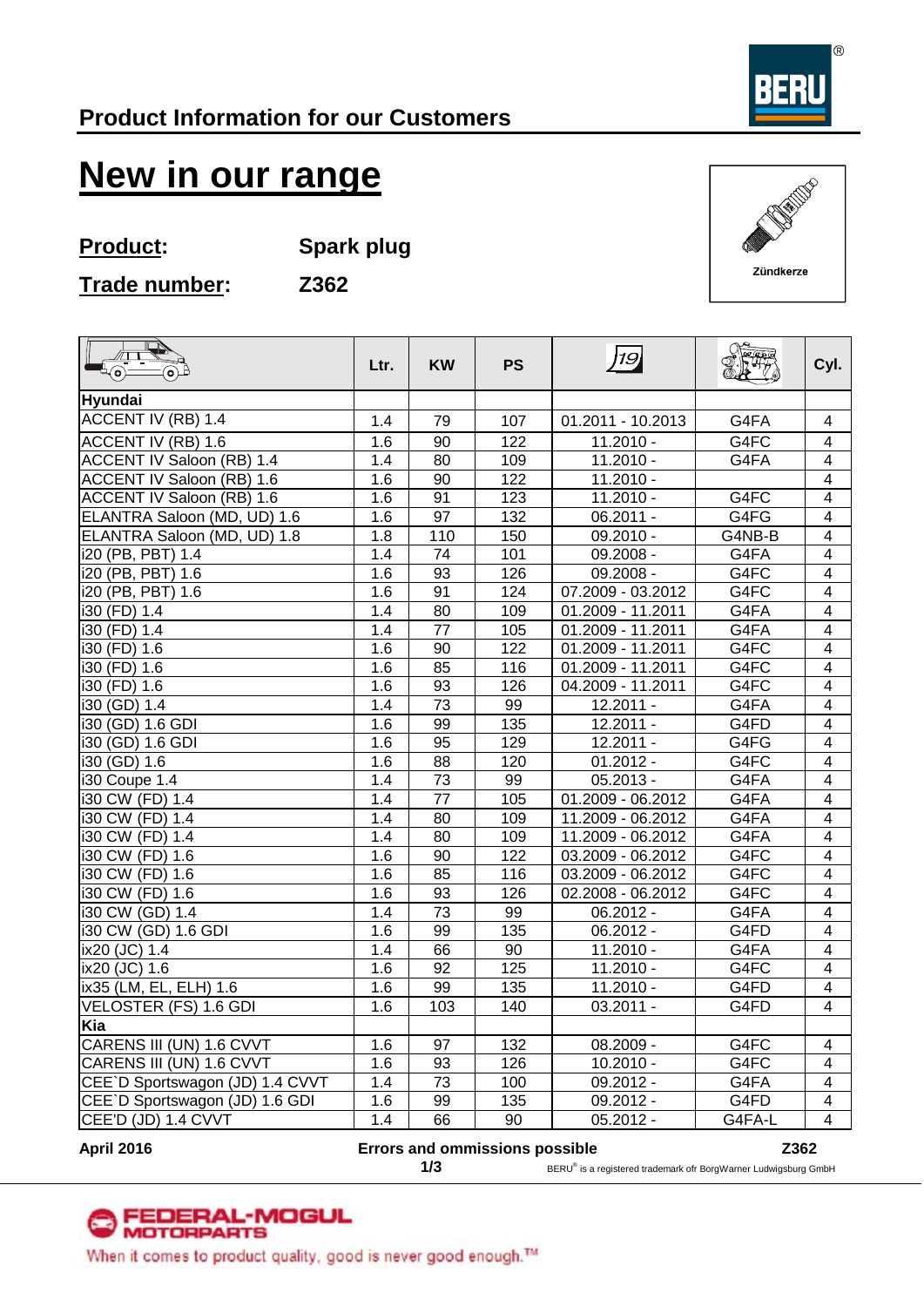

## **Product Information for our Customers**

| $\Theta$<br>(o)                | Ltr. | <b>KW</b> | <b>PS</b> | 19          | 2.77   | Cyl.                    |
|--------------------------------|------|-----------|-----------|-------------|--------|-------------------------|
| CEE'D (JD) 1.4 CVVT            | 1.4  | 73        | 100       | $05.2012 -$ | G4FA   | 4                       |
| CEE'D (JD) 1.6 CVVT            | 1.6  | 92        | 125       | $05.2012 -$ | G4FC   | $\overline{\mathbf{4}}$ |
| CEE'D Hatchback (ED) 1.4       | 1.4  | 80        | 109       | $03.2009 -$ | G4FA   | $\overline{\mathbf{4}}$ |
| CEE'D Hatchback (ED) 1.4 CVVT  | 1.4  | 66        | 90        | $06.2010 -$ | G4FA-L | $\overline{\mathbf{4}}$ |
| CEE'D Hatchback (ED) 1.4       | 1.4  | 77        | 105       | $03.2009 -$ | G4FA   | $\overline{\mathbf{4}}$ |
| CEE'D Hatchback (ED) 1.6       | 1.6  | 90        | 122       | $03.2009 -$ | G4FC   | $\overline{\mathbf{4}}$ |
| CEE'D Hatchback (ED) 1.6       | 1.6  | 93        | 126       | $03.2009 -$ | G4FC   | 4                       |
| CEE'D Hatchback (ED) 1.6 CVVT  | 1.6  | 92        | 125       | $10.2010 -$ | G4FC   | 4                       |
| CEE'D Hatchback (ED) 1.6       | 1.6  | 85        | 115       | 03.2009 -   | G4FC   | $\overline{4}$          |
| CEE'D SW (ED) 1.4              | 1.4  | 80        | 109       | $03.2009 -$ | G4FA   | $\overline{\mathbf{4}}$ |
| CEE'D SW (ED) 1.4 CVVT         | 1.4  | 66        | 90        | $10.2010 -$ | G4FA-L | $\overline{4}$          |
| CEE'D SW (ED) 1.4              | 1.4  | 77        | 105       | $10.2010 -$ | G4FA   | $\overline{4}$          |
| <b>CEE'D SW (ED) 1.6</b>       | 1.6  | 90        | 122       | $03.2009 -$ | G4FC   | $\overline{\mathbf{4}}$ |
| CEE'D SW (ED) 1.6              | 1.6  | 93        | 126       | 09.2007 -   | G4FC   | $\overline{\mathbf{4}}$ |
| CEE'D SW (ED) 1.6 CVVT         | 1.6  | 92        | 125       | $06.2009 -$ | G4FC   | $\overline{\mathbf{4}}$ |
| CEE'D SW (ED) 1.6              | 1.6  | 85        | 115       | 09.2007 -   | G4FC   | $\overline{\mathbf{4}}$ |
| CERATO II Saloon (TD) 1.6 CVVT | 1.6  | 91        | 124       | $08.2010 -$ | G4FC   | $\overline{\mathbf{4}}$ |
| CERATO II Saloon (TD) 1.6      | 1.6  | 93        | 126       | $01.2010 -$ | G4FC   | 4                       |
| CERATO KOUP (TD) 1.6 CVVT      | 1.6  | 91        | 124       | $08.2010 -$ | G4FC   | $\overline{\mathbf{4}}$ |
| CERATO Saloon (LD) 1.6         | 1.6  | 90        | 122       | $01.2008 -$ | G4FC   | $\overline{4}$          |
| PRO CEE'D (JD) 1.4 CVVT        | 1.4  | 73        | 100       | $03.2013 -$ | G4FA   | $\overline{\mathbf{4}}$ |
| PRO CEE'D (ED) 1.4             | 1.4  | 80        | 109       | $02.2008 -$ | G4FA   | $\overline{\mathbf{4}}$ |
| PRO CEE'D (ED) 1.4 CVVT        | 1.4  | 66        | 90        | $06.2010 -$ | G4FA-L | $\overline{4}$          |
| PRO CEE'D (ED) 1.4             | 1.4  | 77        | 105       | 03.2009 -   | G4FA   | $\overline{\mathbf{4}}$ |
| PRO CEE'D (ED) 1.6             | 1.6  | 90        | 122       | 03.2009 -   | G4FC   | $\overline{\mathbf{4}}$ |
| PRO CEE'D (ED) 1.6             | 1.6  | 93        | 126       | $03.2009 -$ | G4FC   | $\overline{\mathbf{4}}$ |
| PRO CEE'D (ED) 1.6 CVVT        | 1.6  | 92        | 125       | $10.2010 -$ | G4FC   | $\overline{\mathbf{4}}$ |
| RIO III (UB) 1.4 CVVT          | 1.4  | 80        | 109       | 09.2011 -   | G4FA   | $\overline{\mathbf{4}}$ |
| RIO III Saloon (UB) 1.4 CVVT   | 1.4  | 80        | 109       | $10.2011 -$ | G4FA   | $\overline{\mathbf{4}}$ |
| RIO III Saloon (UB) 1.4 CVVT   | 1.4  | 79        | 107       | $06.2011 -$ | G4FA   | 4                       |
| SOUL (AM) 1.6 CVVT             | 1.6  | 93        | 126       | $02.2009 -$ | G4FC   | $\overline{4}$          |
| SOUL (AM) 1.6 CVVT             | 1.6  | 77        | 105       | $02.2009 -$ | G4FC   | $\overline{\mathbf{4}}$ |
| SOUL (AM) 1.6 CVVT             | 1.6  | 95        | 129       | $03.2012 -$ | G4FC   | $\overline{\mathbf{4}}$ |
| SPORTAGE (SL) 1.6 GDI          | 1.6  | 99        | 135       | $02.2011 -$ | G4FD   | $\overline{4}$          |
| VENGA (YN) 1.4 CVVT            | 1.4  | 66        | 90        | $02.2010 -$ | G4FA-L | $\overline{\mathbf{4}}$ |
| VENGA (YN) 1.6 CVVT            | 1.6  | 92        | 125       | $02.2010 -$ | G4FC   | $\overline{\mathbf{4}}$ |

### **Genaue Fahrzeugzuordnung entnehmen Sie bitte TECDOC**

**entsprechend : HYUNDAI 1884610060 HYUNDAI 1885409080 HYUNDAI 1885510060 KIA 1884610060 KIA 1885409080**

**KIA 1885510060**

#### **April 2016 Errors and ommissions possible Z362 2/3** BERU® is a registered trademark ofr BorgWarner Ludwigsburg GmbH